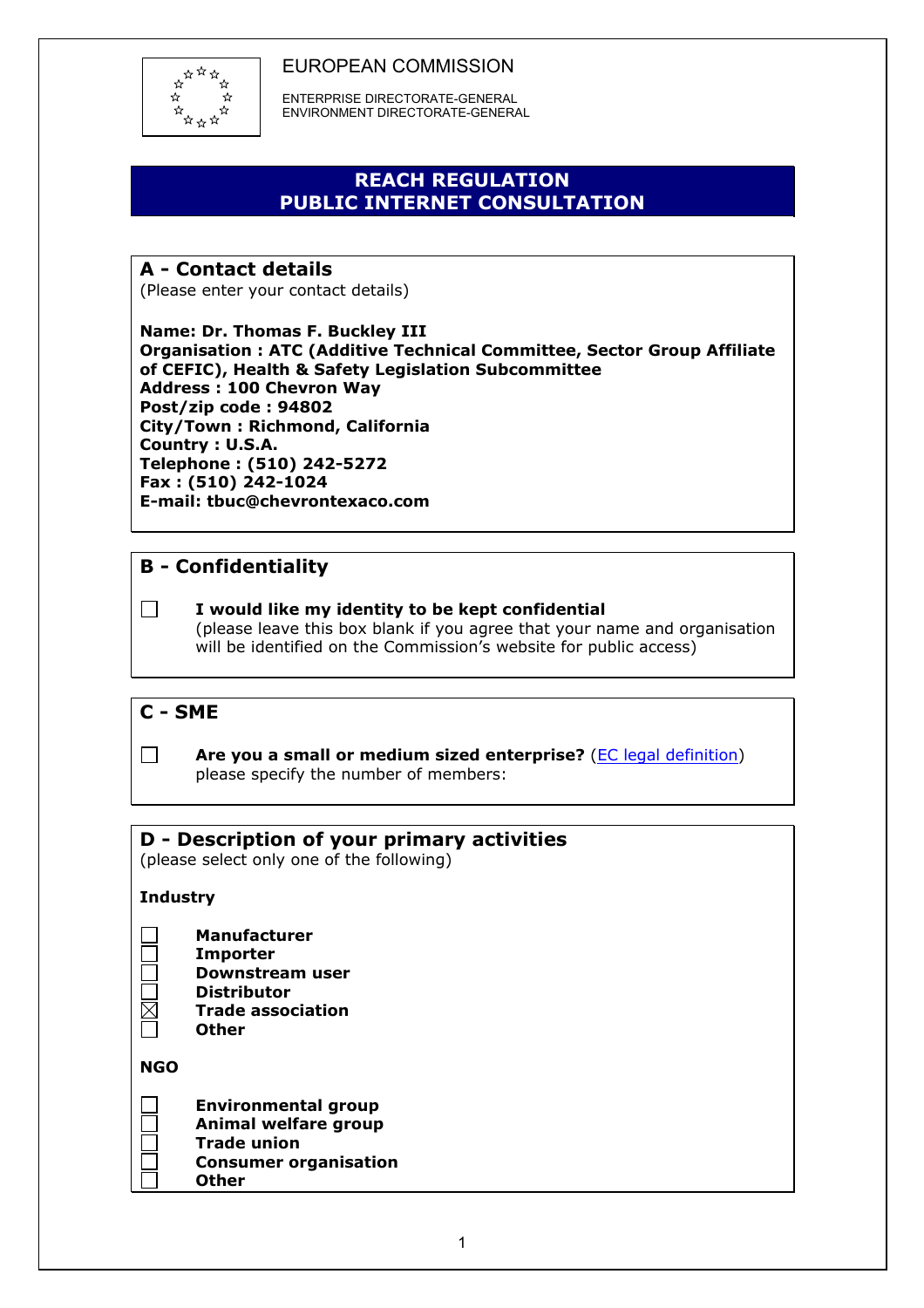

 ENTERPRISE DIRECTORATE-GENERAL ENVIRONMENT DIRECTORATE-GENERAL

| <b>Public authorities</b> |                                                                                                                                              |  |
|---------------------------|----------------------------------------------------------------------------------------------------------------------------------------------|--|
|                           | <b>EU Member State government</b><br>Other national government<br><b>International organisation</b><br><b>National or regional authority</b> |  |
| Other                     |                                                                                                                                              |  |
|                           | Academic or technical institute<br>Worker in chemicals or downstream industry<br><b>EU</b> citizen<br>Other                                  |  |

**Please structure your response according to the following topic areas and provide comments or proposals for amendments to the legislation. Please comment on those topics that are relevant to you.** 

**When finished, please send your document to the following address: entr-env-ec-reach@cec.eu.int.** 

*Thank you in advance for your contribution.* 



#### **Introduction**

The ATC supports the overarching aims and principles of the White Paper. However, we have a number of significant and continuing concerns about the details as the discussion draws down to draft EU regulation(s). Most petroleum additive companies are either small or medium sized enterprises (SMEs) or reflect the operational dynamics of SMEs on a slightly larger scale. These companies typically deliver the petroleum based specialty chemicals and preparations absolutely essential to the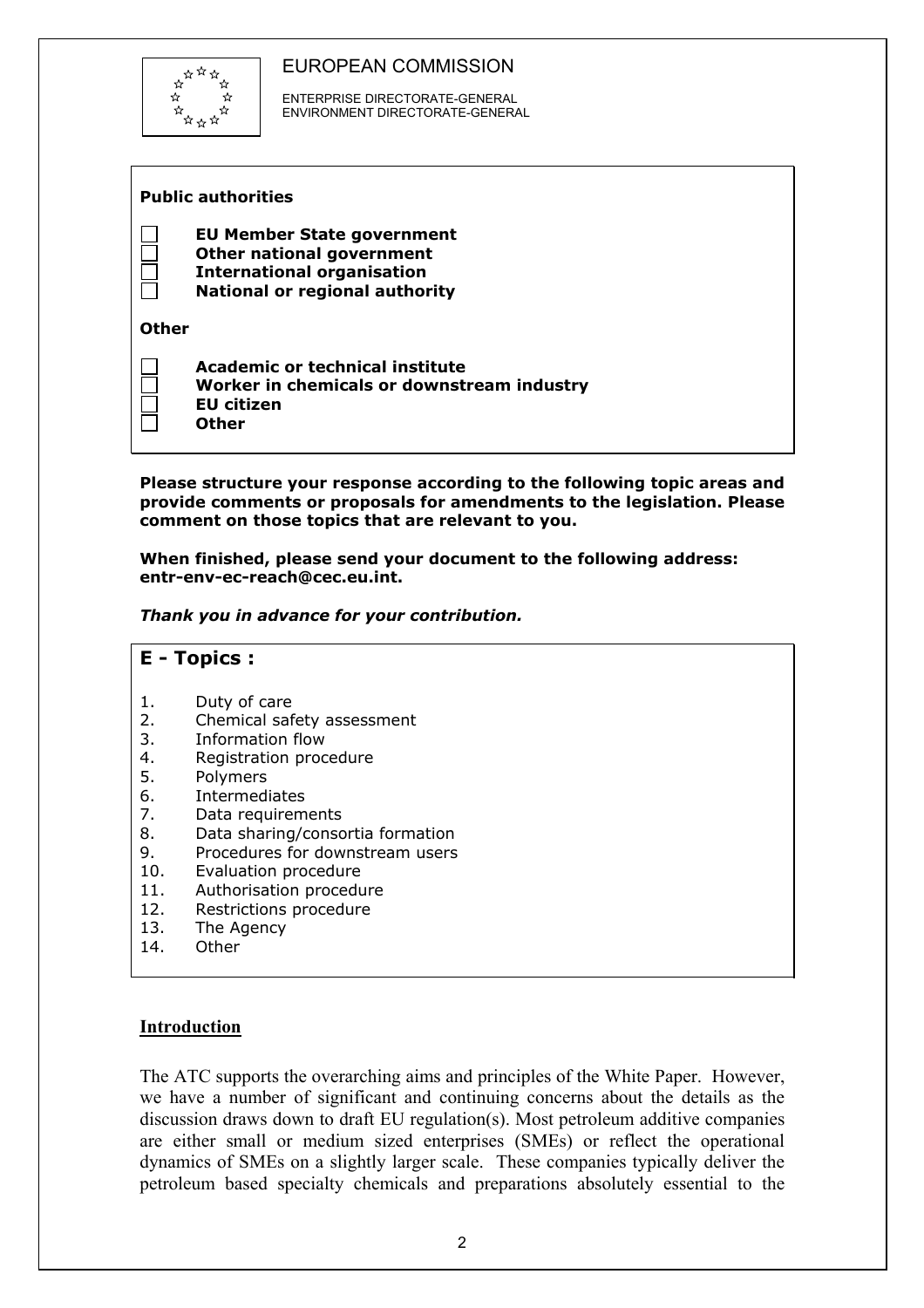

 ENTERPRISE DIRECTORATE-GENERAL ENVIRONMENT DIRECTORATE-GENERAL

region's interests in enhanced fuel economy, reduced emissions, extended lubricant drain intervals (waste oil minimization), and significantly improved end of vehicle life durability cycles overall. REACh will have its greatest impact on SMEs whose livelihoods depend upon the financial health of the speciality chemicals industry sector at large. Therefore, petroleum additive producers, formulators, and distributors will be amongst those most significantly and disproportionately affected by the proposed legislation.

The ATC wishes to fully acknowledge that many of the requirements now brought to light in the Consultation Document have instant theoretical appeal. At the same time, several of these regulatory applications reflect an underlying failure to comprehend the practical details inherent in such approaches. The elements we draw your attention to below are indicative, but not restrictive, for the purposes of this brief opportunity to tender feedback and hopefully contribute to the legislative debate which shall follow.

**Those aspects of potential REACh legislation of greatest concern to petroleum additive manufacturers are fundamentally rooted in the principals of Intellectual Property Rights (in other words, the sustained to declare and protect legitimate confidential business information from unnecessary public disclosure).** This overarching theme impinges upon on several primary Topics of the REACh Consultation Document, including: "*Duty of Care, Chemical Safety Assessments, Information Flow, Registration, Polymers, Intermediates, Data Requirements, Data Sharing/Consortia Formation, and Authorization*". We summarize the following general concerns below, which shall be amplified further by individual topic.

- Loss of competitiveness resulting from current and future unnecessary disclosures of highly valued Intellectual Property (IP) as per Point 102, and the anticipated further erosion of Intellectual Property Rights (IPR) associated with the downstream transmission of Chemical Safety Reports (CSRs) as directed per Point 6 (Annex I.7.B.1).
- Increasing and significantly disproportionate cost burdens on the SME-like petroleum additive companies marketing formulations who will be required to reveal the identity of all substances, including those which are not classified as dangerous.
- The potential loss of ability to formulate using many currently available, highly specialised and functionally diverse essential additives because they are no longer cost effective in Europe. The resulting potential negative impact on existing downstream efforts to ensure a cleaner and healthier environment, which improved additives help to ensure, is in serious jeopardy.
- The predicted loss of additive industry skill sets, jobs and future investment opportunities as companies are forced to either move outside the EU or transfer leading formulation technologies to more favourable market place environments.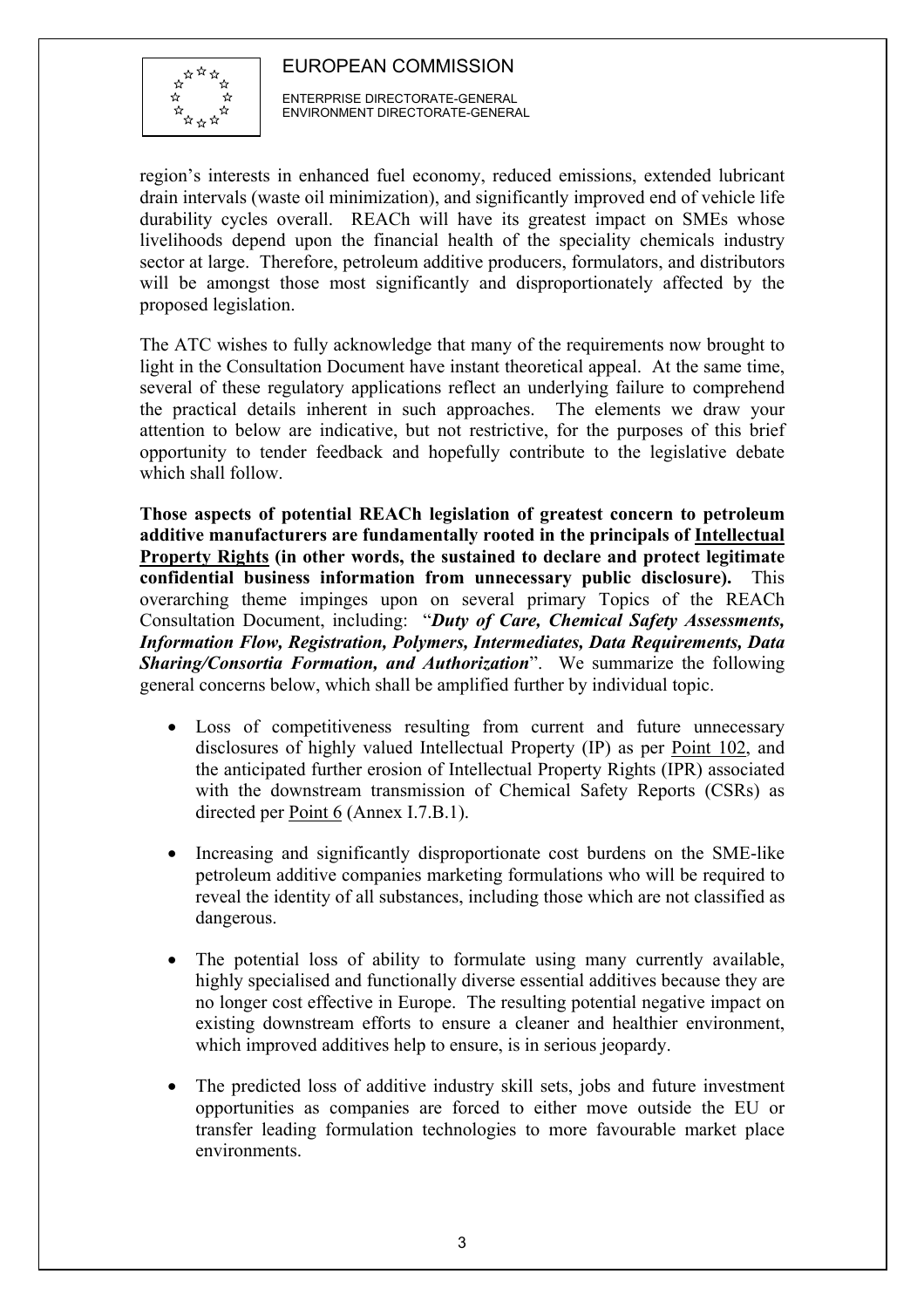

 ENTERPRISE DIRECTORATE-GENERAL ENVIRONMENT DIRECTORATE-GENERAL

ATC believes that the legislation(s) must be carefully tuned to reduce its potentially disproportionate impact on SME-like additive suppliers. We hold that the principal adverse consequences of REACh anticipated by the petroleum additives industry can be legitimately minimised by taking full account of the following specific industry considerations.

## **1. Duty of Care**

The duty of care, as currently drafted, requires manufacturers, importers and downstream users to be directly responsible for the safe handling of the substances they manipulate. In general, a large amount of data about these substances will need to be developed, organized and codified under the process of "chemical safety assessment". Every substance shall be examined in this way whether or not the substance comes under the scope of REACh. This will impose enormous burdens upon the industry, especially in view of the time available for compliance while competing for necessary resource to achieve said compliance in the process.

Assuming that such an information management process is achievable, we are very concerned that the procedures proposed do not provide sufficient safeguards respecting the legitimate business need to keep certain of the data confidential. The tenants of "Transparency" herein must be restricted to fundamentals essential for the complete communication of hazards and risks to Man and the Environment. The indiscriminate release of confidential business information is not essential to this task.

## **2. Chemical Safety Assessments**

The petroleum industry does not shirk its duty to reasonably explore the hazards and risks anticipated by the intended use of our chemicals and preparations. However, specific substance information about supply, structure, market application, downstream customers, etc. is generally irrelevant to the task of protecting Man and the Environment. While we agree that rigorous Chemical Safety Assessments can provide the cornerstone for any robust Risk Management Plan, the consolidation and transmission of this data via Chemical Safety Reports (CSR) for each substance (as currently defined and configured) is largely a redundant and potentially damaging exercise with respect to the longer term success of the business involved. We strongly urge that the content and distribution CSRs be reconsidered taking into account the need to protect the value of Intellectual Property they represent, in part, while also avoiding truly needless redundancies vis á vis Safety Data Sheet publication and distribution.

## **3. Information Flow**

Further to the discussion regarding the preparation of Chemical Safety Assessments, and the legitimate need to communicate the salient learnings of such and exercise, the ATC would like to amplify the need for careful management of sensitive business information within the scope of REACh by pointing out that: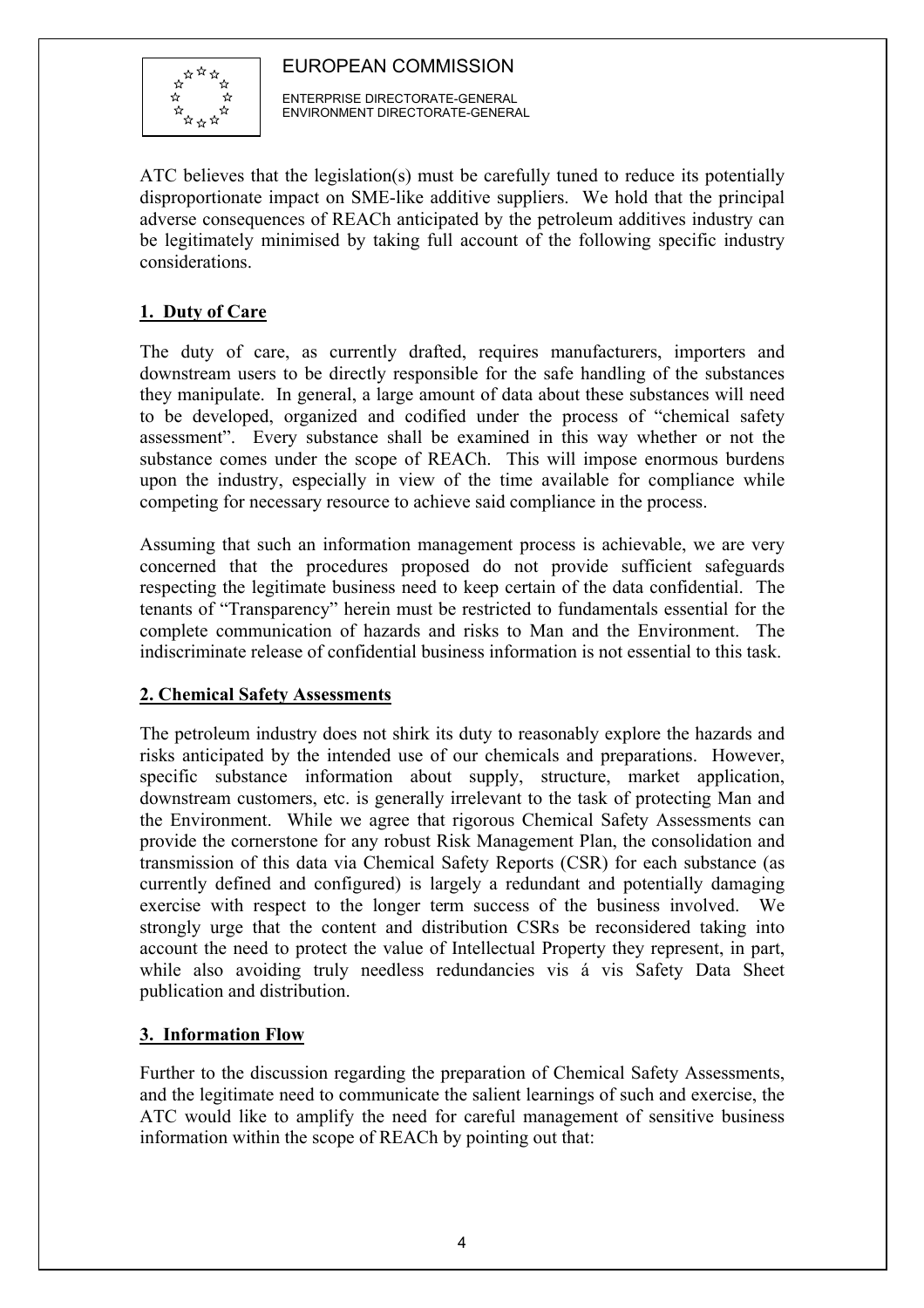

 ENTERPRISE DIRECTORATE-GENERAL ENVIRONMENT DIRECTORATE-GENERAL

- Commercially sensitive capital intensive Intellectual Property should not directly or inadvertently be forfeit by means of SDSs, labelling requirements, or CSR disclosures. This can be assured by restricting information demands to only those which are truly essential for a proper hazard and risk assessment, and subsequent development of meaningful risk managements practices;
- Ensuring the proper and continuing use of SDSs as the primary hazard communications tool, up and down the supply chain is absolutely essential. ATC believes that the Chemical Safety Report, as currently configured, is superfluous. CSRs will layer a significant and unnecessary burden upon formulators who must seek to maintain and preserve the value of the Intellectual Property associated with their formulating technologies. The proposed requirement to disclose substance identities to immediate downstream customers virtually nullifies all prior existing grants and future opportunities to seek confidentiality protection as provided for by Article 15 of the amended Dangerous Preparations Directive (1999/45/EEC). In essence, Article 15 can not coexist with the REACh specification for CSRs;
- Under Confidentiality (Point 102), a registrant is allowed to 'indicate the information which he considers to be commercially sensitive and disclosure of which might harm him commercially, and which he therefore wishes to be kept confidential'. However, there is no indication of the criteria that the Member State Authority(s) or the Agency will consider appropriate grounds for granting confidentiality. What is clear is that a supplier will be forced to reveal the identity of a chemical substance, its trade name, and other revealing details about the downstream user (Point  $102$ ,  $3.b & c$ ). There is little else a competitor needs to know before penetrating a new market without significant additional effort to gain entry. Such enabling detail should not be part of a public document under any circumstances, without the supplier's prior agreed consent.

## **4. Registration Procedure**

The Registration process is fraught with difficulties having to do with resource, timing, and the unbalanced focus upon volumes/hazards as opposed to risks. The views of the ATC have been largely captured by other chemical industry associates, trade associations and NGOs. We do not therefore wish to repeat views already expressed on these points. However, we have very specific concerns about the "Pre-Registration" process which focus upon both workability and confidentiality as well.

Under the duty to Pre-Register (Point 29) for phase-in substances, one can not otherwise make use of the transitional regime (Point 22), thus rendering Pre-Registration *de facto* compulsory, thus supporting the goal to minimise the number of tests involving vertebrate animals. In the 18 months between the pre-registration and registration deadlines, a SIEF must form, share data, agree further data required, and provide all results for registration. Thus, relatively small companies could be involved in dozens of SIEFs having common interests, who in turn must compete with hundreds, perhaps thousands of other SIEFs, all trying to initiate test programmes at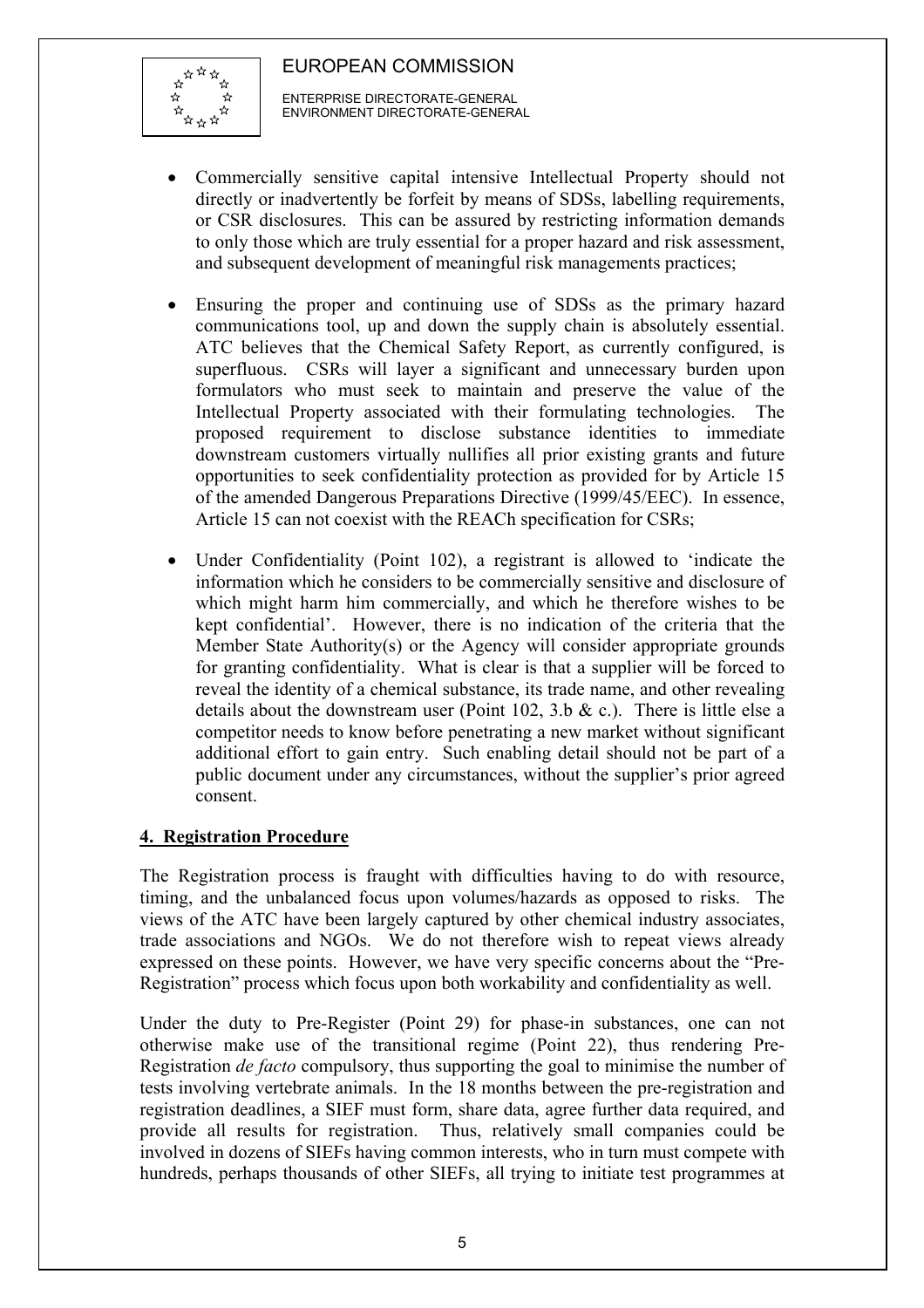

 ENTERPRISE DIRECTORATE-GENERAL ENVIRONMENT DIRECTORATE-GENERAL

the same time. The lengthy U.S. HPV programme is indicative of the problem, clearly suggesting that 18 months is patently unworkable, in our view. The ATC supports making the SIEFs essentially "consolidators" who review and evaluate test plans with the discretionary remit to extend the window between pre-registration and registration in proportion to the needs identified therein.

## **5. Polymers**

The management of polymers under REACh touches on the more general theme of "exemptions" and/or "derogations". The management of polymers is complex by virtue of nomenclature, inventory listings, and, of course, one's understanding of their intrinsic properties and associated risks. None the less, we take the view that most polymers should be regarded as substances of intrinsically low concern whose Registrations, as an absolute minimum, should be delayed, and their testing derogated through negotiation.

Specifically, polymers made from EINECS listed monomers should be phased-in. The REACh criteria for polymers do not reflect internationally recognised criteria for their notification, nor are they notified based on CAS No. In fact, according to the criteria outlined in the draft regulation, polymers with the same CAS No. can either be exempt or require registration causing confusion and unnecessary expenditures of resource to track in this manner. ATC supports exempting all phase-in polymers from registration.

## **6. Intermediates**

The proposed management of intermediate substance is highly contentious and very controversial. ATC does not wish to unduly exacerbate the debate; however, some essential points must be re-emphasised. The number of chemical intermediates necessary to support the petroleum additives industry vastly exceed the number of actual product substances derived from them. In general we strongly support the granting of qualified exemptions for all site limited intermediates. By definition, the production and storage of these "substances" are already highly controlled on site, and are withheld from the market place by design and intent.

On occasion, intermediates require controlled transport between processing facilities to further their chemical transformation into products for market. ATC takes the view that the current scope for control of so called "isolated intermediates transported" is unnecessarily narrow and should be redefined. The current definition should apply to all substances which are transported either within or between companies for further processing so long as the amount of said substance remaining as an impurity in the final product is sufficiently low as to have no impact on the classification of the final substance or preparation marketed. Failure to do this will remove many substances from the market and unnecessarily diminish the diversity of potential chemicals that formulators would otherwise have available to meet the new technological challenges that they face.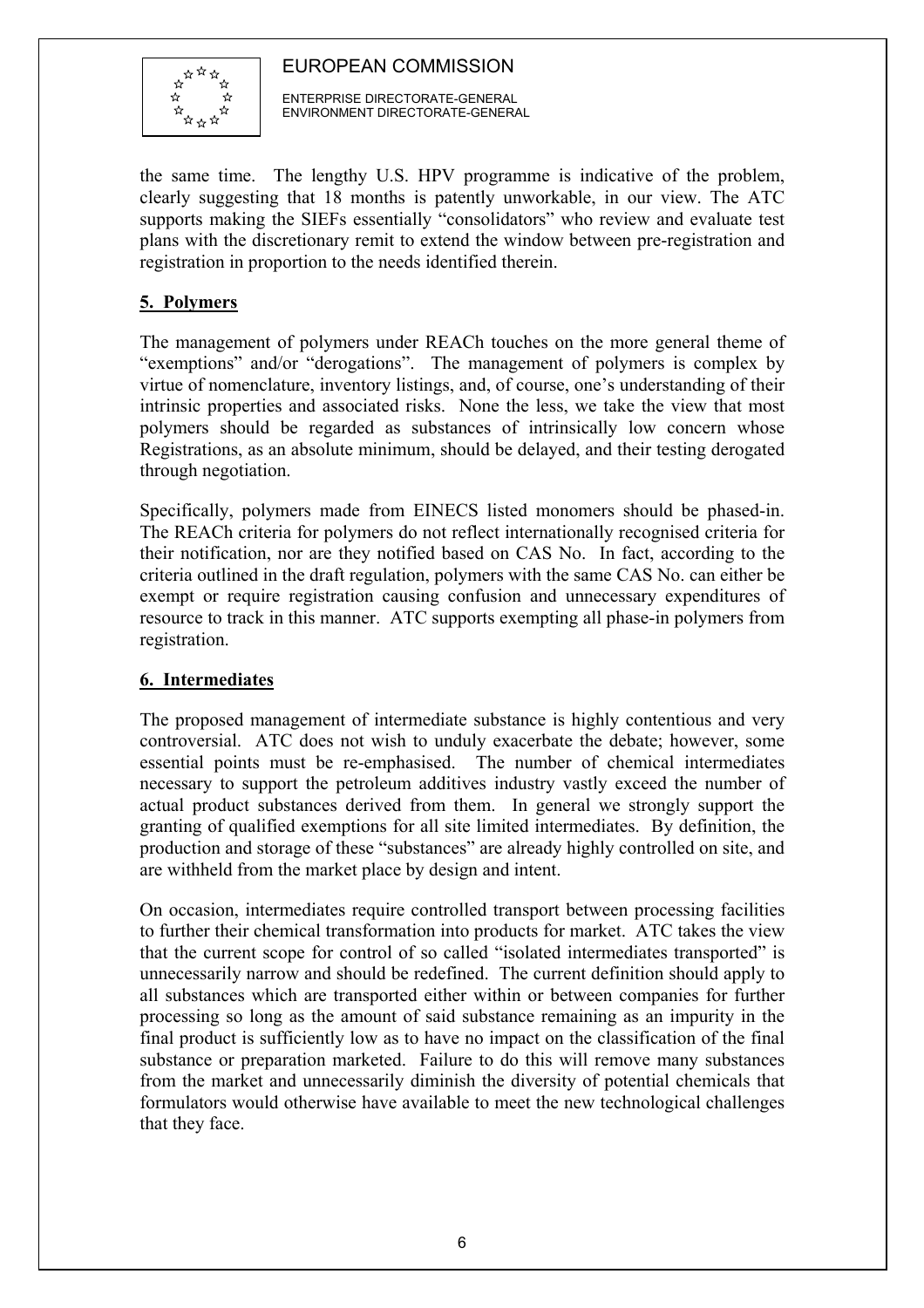

 ENTERPRISE DIRECTORATE-GENERAL ENVIRONMENT DIRECTORATE-GENERAL

## **7. Data Requirements**

The ATC view with respect to data requirements is straight forward – the value of all existing should be maximized to the greatest possible extent under REACh emphasising the following points.

- The ATC advocates that all tests, irrespective of substance and/or volumes, must be based upon relevant risk(s). Box-ticking and overwhelmingly hazard based approaches should be avoided, since they do not contribute meaningfully to the safe handling of chemicals. The principle of exposurebased testing has only been partially considered in the draft legislation, mainly at the stage of 100 t/y and above, and it applies only to the more complex tests required. In contrast with the White paper's proposal and the current regulatory framework new substance notifications in Europe, the proposed test programs in the Annexes are "over-asking" and much more demanding. QSAR, read-across and data waiving need to be considered more extensively than the Consultation Document suggests or supports at this time.
- It is essential to maximise use of all existing data and other available information on individual chemicals and chemical groups applying globally accepted principals of "read-across" in the process will help guarantee the minimal use of vertebrate animals in future.
- It is also especially important to ensure the maximum use of data already developed on preparations, where minimal data exists for the substances involved will also support the goal; to minimize unnecessary use of vertebrates in this scheme. In many cases, there is no relevant need to generate data for existing substances when they are only marketed in preparations. In such cases, derogations in data generation for those substances should be a negotiable option.

## **8. Data Sharing/Consortia Formation**

The ATC generally supports the formation of voluntary consortia to further maximize the value of existing data while minimizing testing costs. We also support the development of a related voluntary pre-registration scheme as per the CEFIC "Thought Starter". However, the mechanics for establishing consortia, as defined by the Consultation Document text, fail to take into account the underpinning issues of the disclosure of sensitive business data in the process. Forced data sharing, even with cost sharing considerations, runs counter to the unilaterally accepted principals of Intellectual Property Rights. It raises serious issues regarding confidentiality and competitive business practices within the European Chemical Industry. Chemical safety tests reports should remain proprietary to the contracting company (if they so chose) even after 10 years of first registration in order to avoid free-riding and any unwanted disclosures of existing proprietary commercial activities in the region.

We wish to further highlight certain other aspects of the "Data Sharing" philosophy which are inherently problematic on the face of it especially when viewed in the